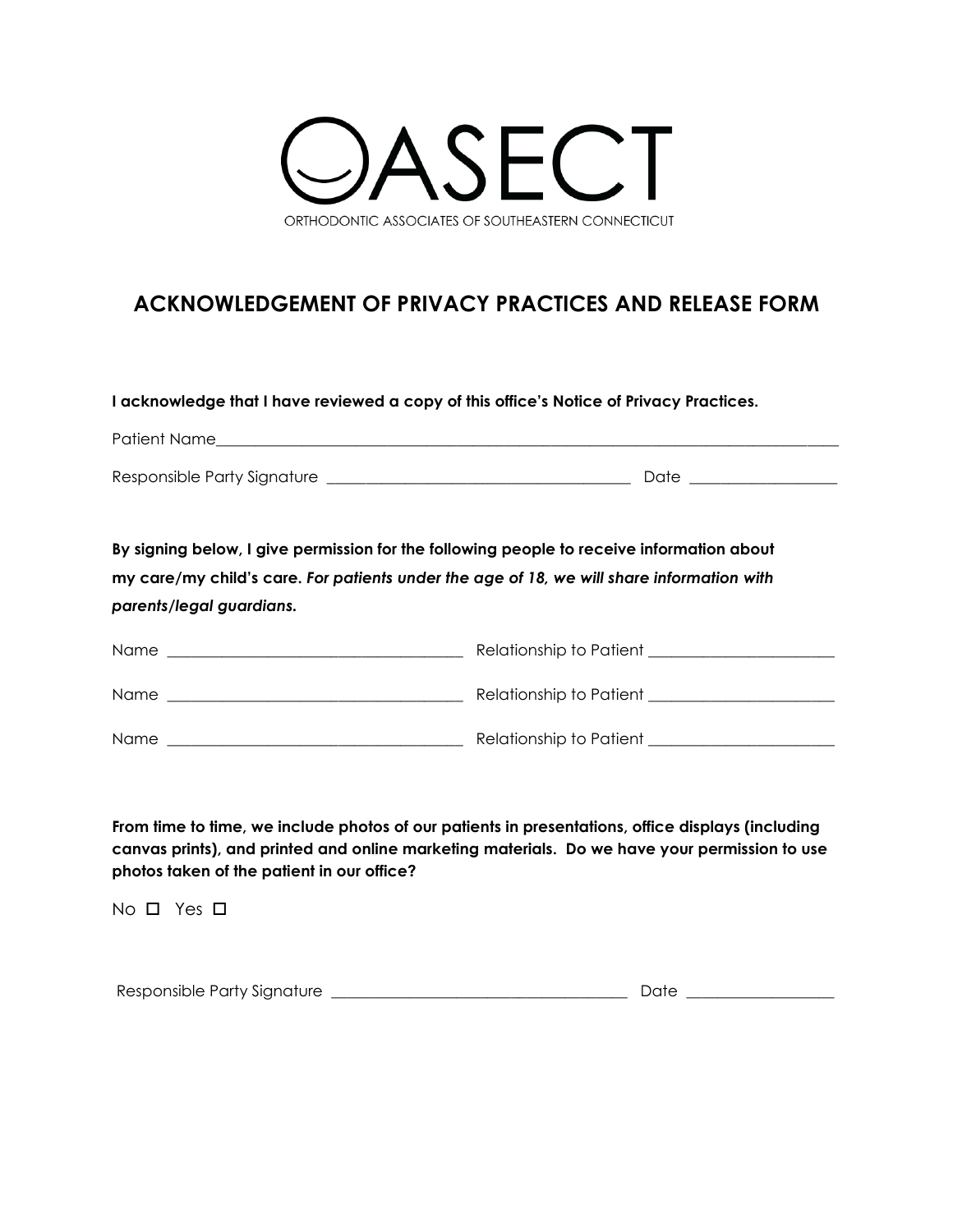## **Orthodontic Associates of Southeastern Connecticut Notice of Privacy Practices**

THIS NOTICE DESCRIBES HOW YOUR HEALTH INFORMATION MAY BE USED AND DISCLOSED BY Orthodontic Associates of Southeastern Connecticut AND HOW YOU CAN GET ACCESS TO THIS INFORMATION. PLEASE REVIEW IT CAREFULLY**.**

#### **YOUR RIGHTS: When it comes to your health information you have certain rights. This section explains your rights.**

#### **Upon written request:**

- Ask to see or get an electronic or a paper copy of your health record or other information we have about you. We will also provide a summary of your health information if requested. We will charge a reasonable, cost based fee. We will provide this information as soon as possible but no later than 30 working days of the request.
- Ask us to correct your health information you think is incorrect or incomplete. We may say "no" but will tell you why in writing within 60 days.
- You can ask us to communicate with you in a certain way (for example, home or office phone) or to send mail to a different address. We will accommodate all reasonable requests.
- Ask us not to use or share certain health information for treatment, payment or our operations. We are not required to agree with your request and may say "no" if it would affect your care.
- If you pay for a service or health care item out of pocket in full and you ask us not to share that information for payment or our operations with your health insurer we will agree unless we are required by law to share that information.
- Ask us for a list or an accounting of the times we have shared your health information for reasons other than treatment, payment, healthcare operations, and when you have asked us to share information. We will provide a list for the past six years for the request. One request per year will be provided free of charge. For additional requests we will charge a reasonable, cost based fee.
- Revoke an authorization to use or disclose PHI at any time except where action has already been taken.

### **You may also:**

- Choose someone to act on your behalf. If you have given someone medical power of attorney or they are your legal guardian, that person can exercise your rights and make choices about your health information. We will ask for proof of this relationship before we take any action.
- Ask for a paper copy of this document even if you have agreed to receive the notice electronically. We will provide that copy promptly.
- File a complaint. If you feel your rights have been violated you may contact the designated Privacy Officer, [Practice officer, address, phone number and email address]
- File a complaint with the US Department of Health and Human Services Office for Civil Rights by sending a letter to 200 Independence Ave, S.W., Washington, D.C. 20201, calling 1.877.696.6775, or visiting [www.hhs.gov/ocr/privacy/hipaa/complaints.](http://www.hhs.gov/ocr/privacy/hipaa/complaints)
- We will not retaliate for filing a complaint.

### **OUR RESPONSIBILITIES: The law requires us to:**

- Maintain the privacy and security of your protected health information.
- Notify you promptly if a breach occurs that may compromise the privacy or security of your information.
- Follow the duties and privacy practices described in this notice and give you a copy of it.
- Not to use or share you information other what is described in this notice unless you tell us we can in writing. If you tell us we can and then change your mind, just let us know in writing you have changed your mind.

#### **YOUR CHOICES - For certain health information, you can tell us your choices about what we share. If you have a clear preference for how we share your information in situations described below, talk to us.**

 In these cases you have both the right and the choice to tell us to: share information with your family, close friends, or others involved in your care and share information in a disaster relief situation.